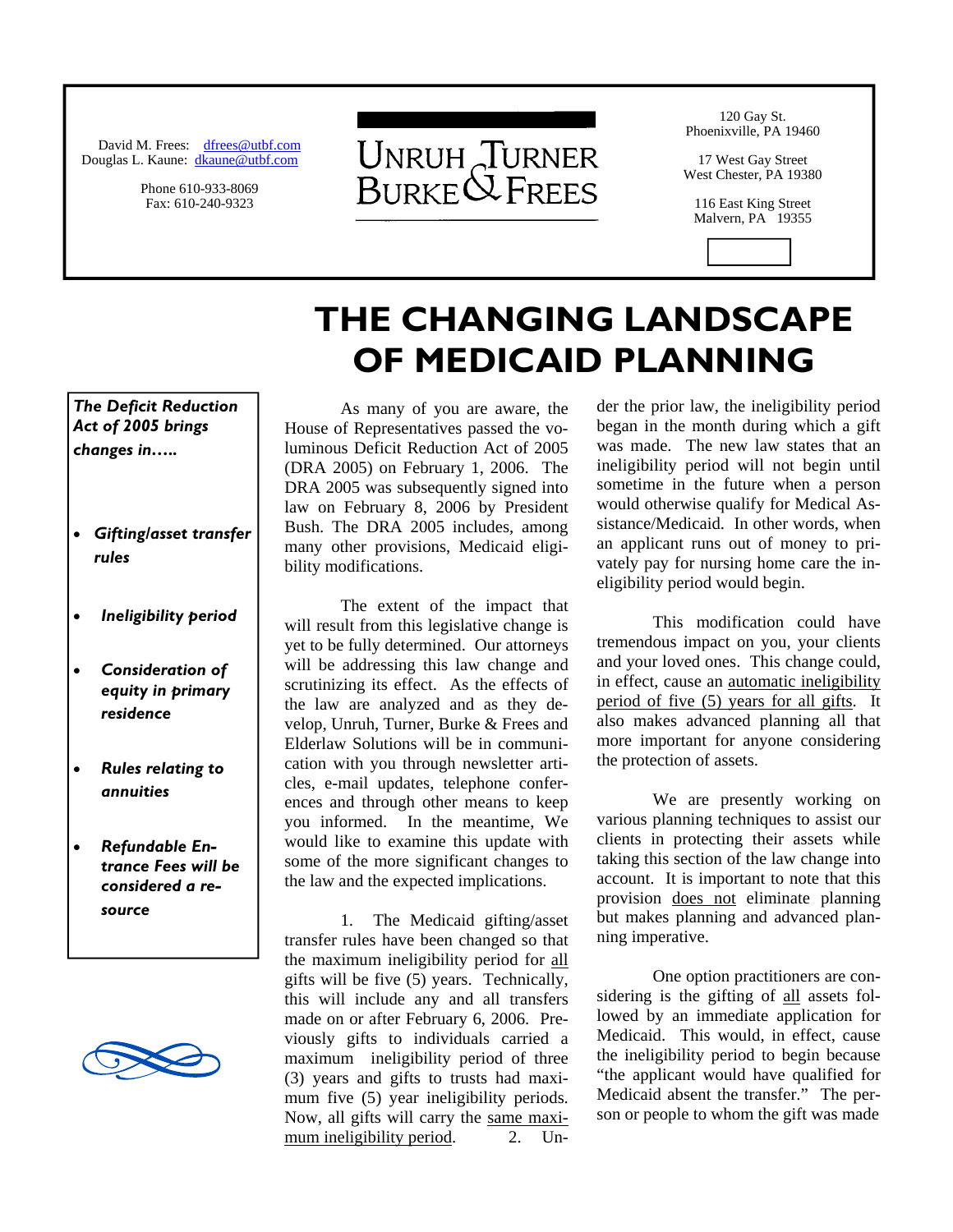would then be required to return a portion of the gift to reduce the effective ineligibility period. This may sound complex but it is really turning what used to take one step into a two-step process. Of course, this strategy has not been proven successful yet. As with all law changes, we will be waiting to find out what is ultimately successful.

 3. The "community spouse" or non-nursing home spouse may continue to reside in the marital primary residence. However, the DRA 2005 states that the primary residence may have no more than \$500,000 in equity. That being said, individual states are given the ability to raise the equity limit to \$750,000. Therefore, should the community spouse own a primary residence with equity that exceeds \$500,000 to \$750,000, his or her spouse could be considered ineligible for medical assistance. This provision could have a significant effect on the rapidly appreciating real estate market. It is quite possible that a husband or wife could be forced to move from his or her primary residence, absent proper planning, if their spouse needs long-term care and their primary residence exceeds \$500,000 to \$750,000 in value.

 4. The DRA 2005 also serves to modify the rules relating to purchase of annuities and ownership and income distribution structure. Additionally, where Medicaid and nursing home qualification issues are involved, states will require that the state be named as the remainder beneficiary on all annuities owned by a nursing home resident.

 For Medicaid planning purposes, annuities are most frequently used to increase and insure the income flow of the community spouse. Typically, we suggest that annuities purchased for this reason be owned by the community spouse and not the nursing home resident. This should eliminate the need to name the state as a beneficiary unless that spouse ultimately requires nursing care as well.

 5. States will be required to use the "income first" rule when assigning income to the community spouse. This may serve to reduce the overall income and asset base retained by the spouse who remains at home.

 This will effectively eliminate the vestiges of what was known as the "Hurley Appeal" which often served to allow a community spouse to retain a larger portion of the marital assets in order to maintain a greater flow of income through investment. The spend-

down rules will be enforced without appeal.

 6. Refundable entrance fees for long-term care or retirement communities will be considered a resource for Medicaid eligibility purposes and will be a part of the spend down process. This makes planning upon the entrance to a retirement community requiring such an entrance fee of paramount importance.

## **Has the Law Really Gone Into Effect?**

 Although the DRA 2005 has been signed into law by President Bush, the Medicaid provisions have not been adopted by Pennsylvania as of the writing of this article. The wheels of change are slow to move on the state level. This presents both an opportunity and uncertainty. The opportunity still exists to plan and apply under the old laws. However, we do this with caution because the new rules could become effective today, next month, next year or the year after. No one knows for sure. For now, clients are applying for Medicaid based upon the "old rules" and still others are planning for the long term based upon the "new rules."

 Please note that the constitutionality of this law is presently being challenged which could force a re-vote and possibly prevent it from being passed in its present form. Apparently, President Bush signed into law a version of the Bill that was slightly different than what was passed by the House and Senate. The Constitution states that the President can only sign into law that which is "identical" to the Bill voted on by the House and Senate. We will continue to monitor this as it develops.

 There is no question that when this law change is adopted by the state and assimilated into the state's Medicaid application procedure, the qualification process will be much more complicated and difficult. However, the law change still allows for many planning opportunities. It also brings to light the need to do planning well in advance of an individual needing long-term care. It is our expectation that we will continue to work closely with clients in structuring a comprehensive plan to help protect themselves and their families from the everincreasing costs of long-term nursing care. This planning will continue to include purchase of long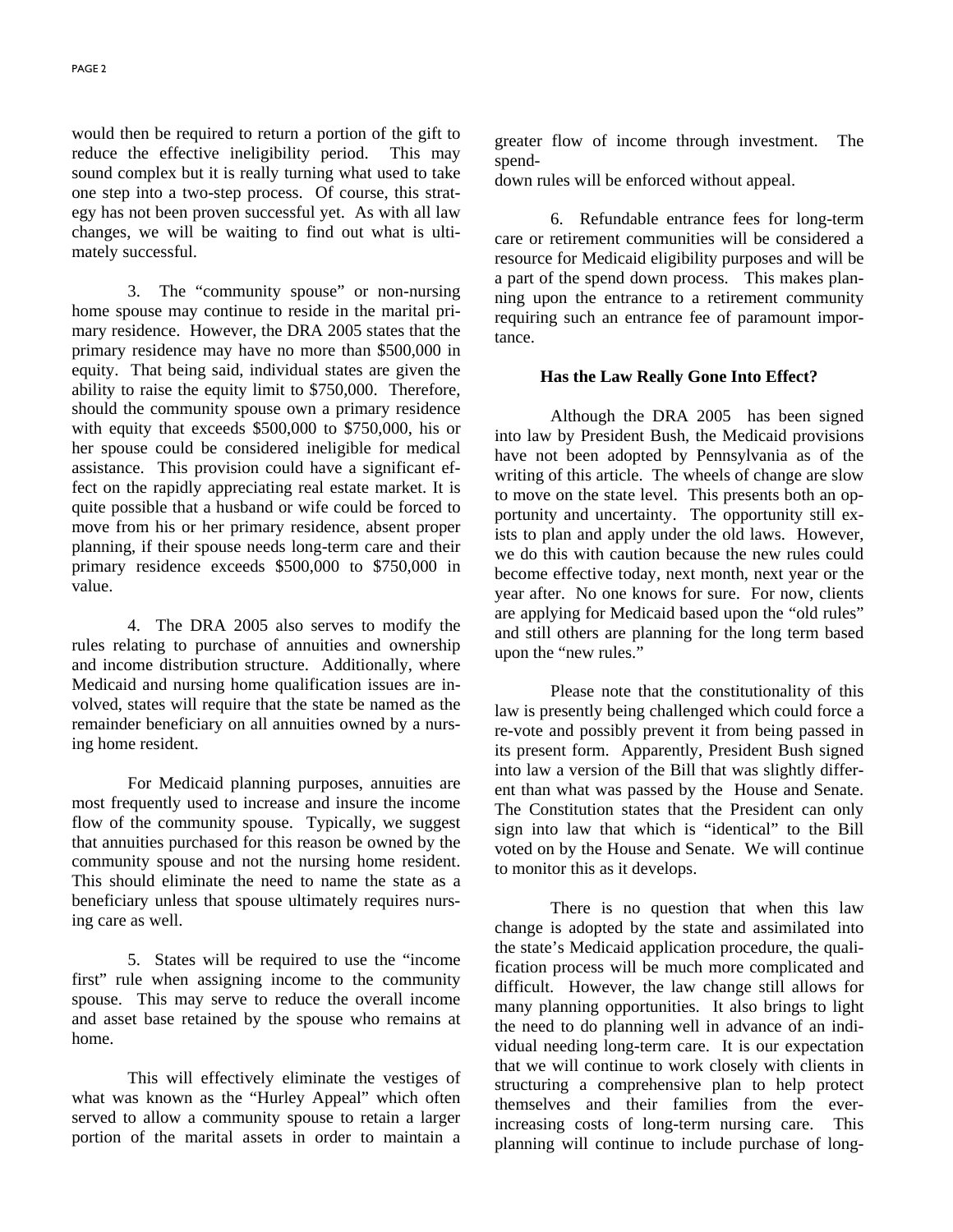term care insurance, gifting of assets, the creating of irrevocable trusts, proper will planning, execution of comprehensive durable powers-of-attorney, caregiver

agreements and use of the various asset protection exemptions provided by law.

 We will be forwarding newsletters in the future, documenting the specific ramifications of each of these Medicaid law changes and discussing various options available to you, your clients and family members. In the meantime, we suggest that you forward any questions that may arise by email or arrange for a consultation to review specific cases.





David M. Frees, III

*for questions or suggestions.* 

*Douglas L. Kaune and David M. Frees, III are local Elder Law Attorneys practicing in the areas of Estate Planning, Estate Administration, Asset Protection and Nursing Home Care Planning and can be reached at 610-933-8069. Contact dkaune@utbf.com* 



*The information provided in this article relates only to Federal and Pennsylvania laws presently in effect as of the writing of the materials. Please keep in mind the possibility of future law changes and also differing laws in other states. The article is only intended to be informational and each case should be reviewed with a practicing professional.*

## **Exceptions to the Transfer Penalty**

Transferring assets to certain recipients will not trigger a period of Medicaid ineligibility. These exempt recipients include:

- A spouse (or a transfer to anyone else as long as it is for the spouse's benefit);
- A blind or disabled child;
- A trust for the benefit of a blind or disabled child;

• A trust for the sole benefit of a disabled individual under age 65 (even if the trust is for the benefit of the Medicaid applicant, under certain circumstances);

In addition, special exceptions apply to the transfer of a home. The Medicaid applicant may freely transfer his or her home to the following individuals without incurring a transfer penalty:

- The applicant's spouse
- A child who is under age 21 or who is blind or disabled;
- Into a trust for the sole benefit of a disabled individual under age 65 (even if the trust is for the benefit of the Medicaid applicant, under certain circumstances).
- A sibling who has lived in the home during the year preceding he applicant's institutionalization and who already holds an equity interest in the home.
- A "caretaker child," who is defined as a child of the applicant who lived in the house for at least two years prior to the applicant's institutionalization and who during that period provided care that allowed the applicant to avoid a nursing home stay.

Congress has created a very important escape hatch from the transfer penalty: the penalty will be "cured" if the transferred asset is returned in its entirety, or it will be reduced if the transferred asset is partially returned.